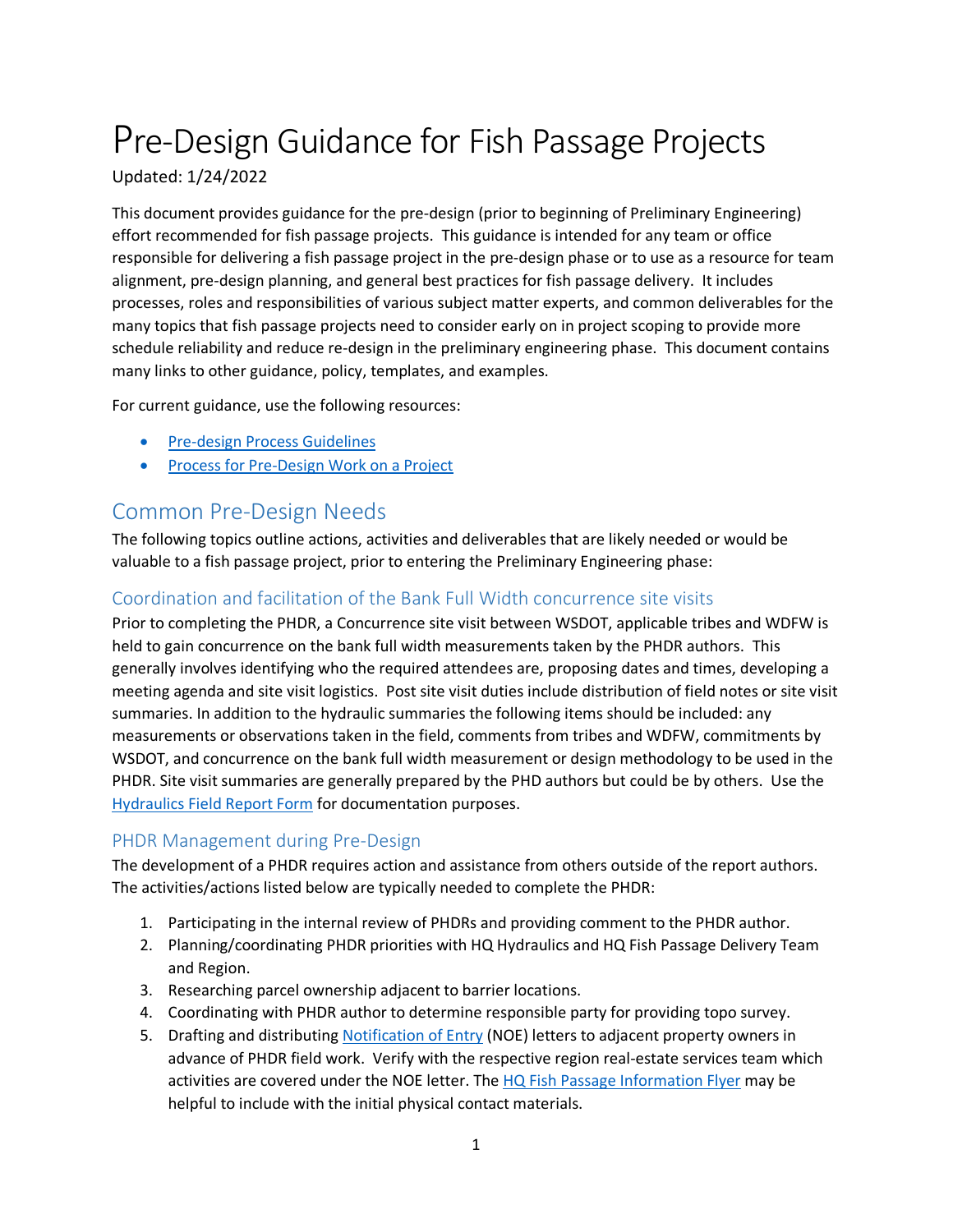a. This also includes acting as the main point of contact for property owners who may have questions or special requests for notification and passing that info on to the appropriate groups.

## Management of PHDR comment and response process

Management of the Preliminary Hydraulic Design Report (PHDR) external review process is the responsibility of the region and is completed during the pre-design phase. Management of the process includes but is not limited to:

- 1. Identification of the individuals responsible for the process.
- 2. Coordination with HQ Hydraulics PHDR authors and Fish Passage Delivery Engineer when PHDRs are ready for external review.
- 3. Distribution of the PHDR and comment form to external parties (generally tribes and WDFW).
	- a. Any available information on Structure Free Zone (SFZ) determinations or decisions made about structure type or size should accompany the PHDR when submitted for external review.
- 4. Communicating comment due dates to external parties.
- 5. Distributing PHDR comments received to the appropriate group for response. Distributing comment responses and providing an updated PHDR (if applicable) back to the commenters.

## Pre-Design Geotechnical Exploration Assistance

The HQ Geotechnical group is providing geotechnical explorations and a scoping level memo for all sites during or before PHDR development. Assistance by the Regions is generally provided by:

- 1. Determining the need for piezometers and schedule installation.
- 2. Tracking status of planned drillings.
- 3. Developing NOE letters for advanced drilling if outside WSDOT R/W. Verify with the respective region real-estate services team which activities are covered under the NOE letter. HQ Fish [Passage Information Flyer](https://wsdot.wa.gov/sites/default/files/2021-11/WSDOTFishPassageFolioJuly2021.pdf) may be a helpful communication tool for this.
- 4. Working with Region Environmental Office to obtain ESA, Section 106 clearances, and/or any other environmental requirements for geotechnical exploration.
- 5. Receiving, reviewing, commenting on and distributing geotechnical scoping memorandums.
- 6. The Fish Passage Delivery Engineer uploads completed geotechnical scoping memo to Fish Passage database.
- 7. Coordinating the post-drilling location survey of explorations.
- 8. For questions on process or priorities, contact the [Assistant State Engineering Geologist](mailto:taylorg@wsdot.wa.gov) for fish passage.

#### Fish Passage delivery planning/coordination

1. Reviewing the Region / HQ Fish Passage delivery plan and making recommendations on delivery strategies such as bundling with other Fish Passage sites, delivery method selection (Design-Build vs Design-Bid-Build), and adjustment of PE and CN dates. View the [PDMSG Guidance](https://wsdot.wa.gov/engineering-standards/project-management-training/project-management/project-delivery-method-selection-guidance) for more information.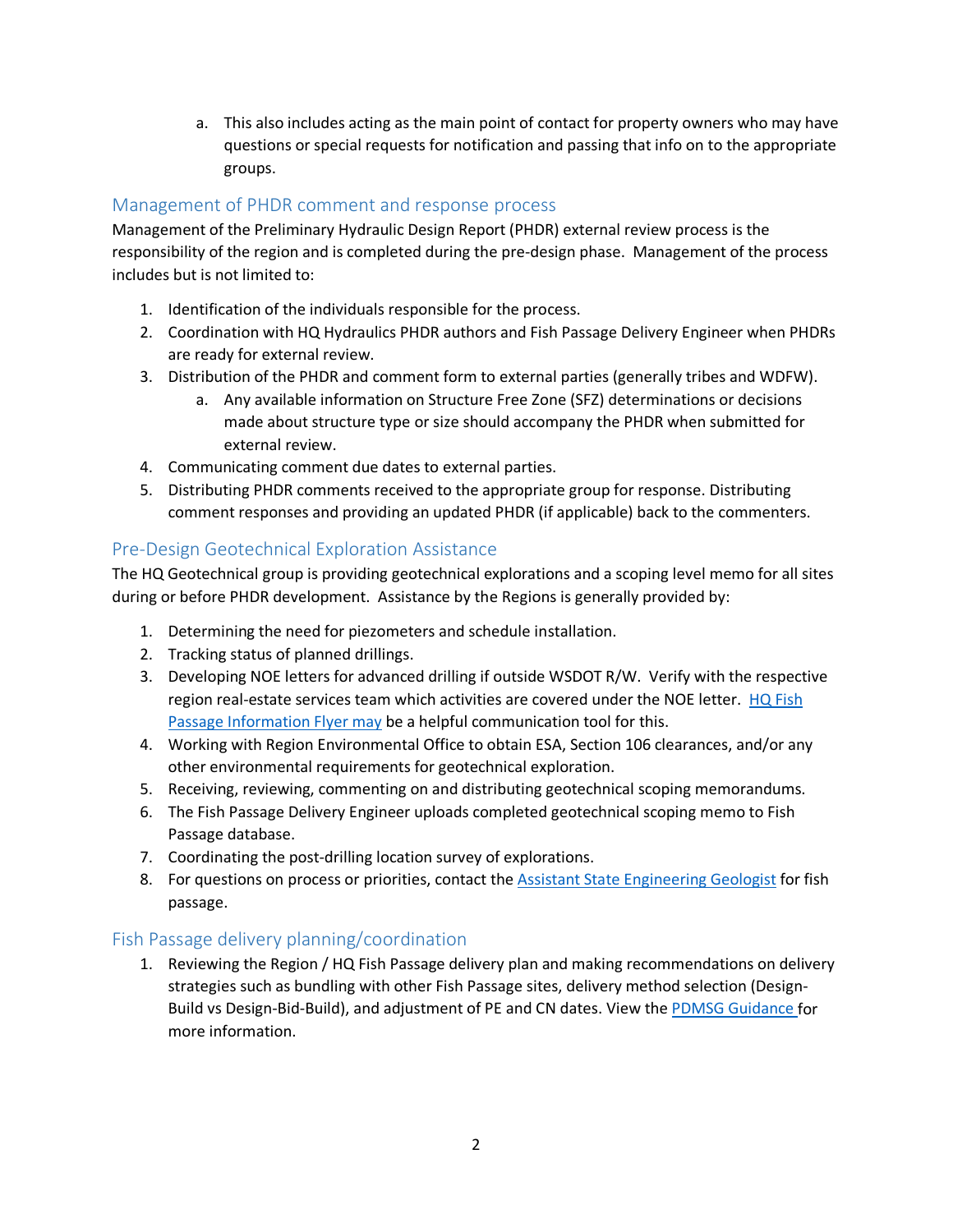## Barrier site data collection

*(Future guidance is pending for this list)*

Collection of the following list of site specific data is vital for early identification of risks to schedule, and contextual needs that may impact the ultimate type, size and location of the crossing structure:

- 1. Right of Way plans
- 2. As-built data from past projects
- 3. Existing utility locations and agreement type (franchise/permit v. easement)
- 4. LIDAR data
- 5. Traffic volume and collisions data
- 6. Identifying any areas of maintenance concern via coordination with area maintenance staff.

#### Project Documentation Development

Documents listed below are traditionally part of a project scoping effort and many of them are REQUIRED, prior to authorization of the Preliminary Engineering Phase.

- 1. [Basis of Design documentation](https://wsdot.wa.gov/engineering-standards/design-topics/design-tools-and-support)
- 2. Project Profile (formerly Project Summary)
- 3. Scoping level Estimates for barrier correction and Basis of Estimate documentation
- 4. Coordination of Wildlife Habitat memo development
- 5. Risk register
- 6. [Stormwater Retrofit Analysis](https://wsdot.wa.gov/sites/default/files/2021-11/Stormwater_Retrofit_Assessment_for_Fish_Barriers.docx)
- 7. Value Engineering (VE) Study  [When a VE Study needed](https://wsdot.wa.gov/sites/default/files/2021-10/DoesMyProjectNeedaValueEngineeringStudy.pdf)

#### Draft proposal for crossing structure TSL

The actual crossing structure type, size and location and/or defined limits of a Structure Free Zone, will likely be influenced by many other factors outside of what is needed to satisfy hydraulic requirements, many of which are already captured elsewhere in this list of pre-design needs. During the pre-design effort a draft proposal of the crossing structure type, size and location should be developed with consideration given to these and other factors:

- 1. Hydraulic requirements
- 2. Commitments to Tribe/WDFW or other entities
- 3. Constructability considerations
- 4. Maintenance of Traffic
- 5. [Wildlife connectivity I4 Scoping Instructions](https://wsdot.wa.gov/sites/default/files/2021-11/I4ScopingInstructions.pdf)
- 6. Recommendations from Geotechnical Scoping Memo

Additional guidance on structure selection process can be found (*Guidance in Progress*)

#### General Coordination

Other general coordination effort to support the pre-design effort outlined below:

- 1. Coordination with WSDOT specialty groups (Bridge, Geotech, Hydraulics, etc.), as needed
- 2. Leading regular coordination meetings with partners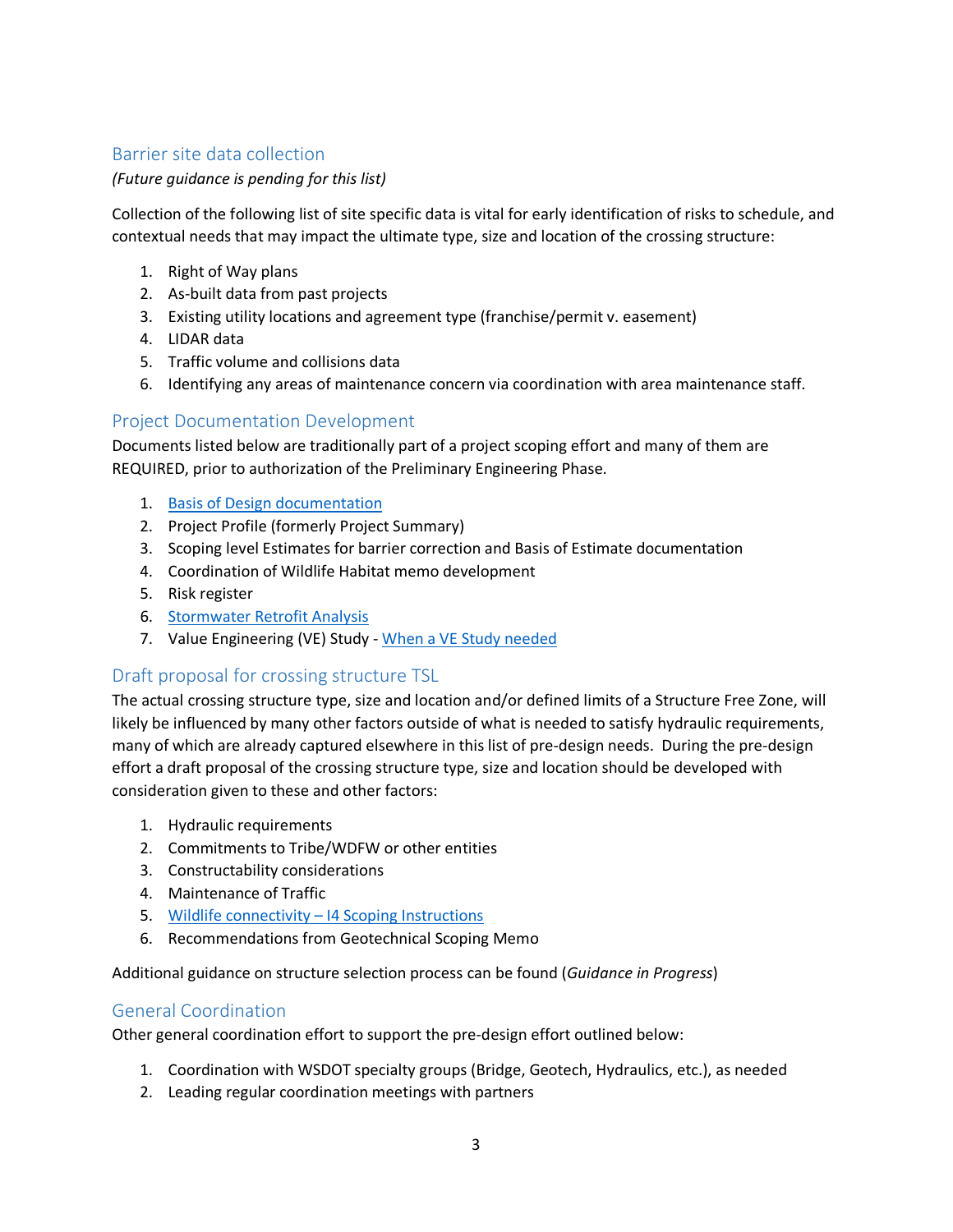3. Engage local jurisdictions to talk about Floodplain Development permit requirements. See [FEMA](https://wsdot.wa.gov/publications/manuals/fulltext/M31-11/432.pdf)  [Floodway guidance](https://wsdot.wa.gov/publications/manuals/fulltext/M31-11/432.pdf) for working with locals for more information.

## Pre-Design Handoff / Documentation

Data collected and decisions made during the Pre-Design effort are key to the success of project delivery and need to be formally passed on to a design team or documented in some form so that others down the road will be able to pick up where the pre-design effort ended. Of primary importance are type, size and location decisions and any commitments made to outside agencies or tribes related structure type, size and location or restoration design. In cases where the PE phase is scheduled to begin immediately after the pre-design effort is concluded it is recommended that handoff meeting be held between the pre-design team and Project Engineering Office (if it is not the same office). If the PE phase is not scheduled to begin for some time, data collected should be moved to a shared location like ProjectWise. A [Pre-Design Handoff Checklist](https://wsdot.wa.gov/sites/default/files/2021-11/Pre-Design%20Handoff%20Checklist.pdf) covering common deliverables for the pre-design effort is available in the resources section of this document.

# Development of dedicated Pre-Design teams

Significant effort, resources and wide variety of subject matter experts are needed to accomplish the pre-design needs identified above. As such, it is recommended that regions form dedicated teams comprised of the various SMEs. The role of the Pre-Design team (PDT) would be to manage the development and collection of pre-design effort.

# Pre-Design Team Structure

Below is a list of the SMEs that should be considered when putting together a pre-design team:

Pre-Design Manager – Primary point of contact for all Pre-Design support, manages team members, provides direction, develops, manages, and communicates schedules, budgets, and workforce needs for Pre-Design support.

Pre-Design Engineering staff – Project-specific point of contact for other Pre-Design team members. Develop conceptual drawings, scoping-level estimates, and compile data to support the Pre-Design effort. Coordination with Construction Engineers Office.

Pre-Design Environmental staff – Project-specific point of contact for environmental related pre-design needs. Could include leading regulatory and tribal coordination.

Pre-Design Utilities staff – Project-specific point of contact for Pre-Design utility needs. Identify existing utilities and associated agreements within the project study area. Coordinate with utility companies as needed.

Pre-Design Real Estate Services staff – Project-specific point of contact for Pre-Design Real Estate needs. Assist with entry notifications and Temporary Construction Easements for preliminary design investigations as needed. Identify anticipated effort needed in PE phase.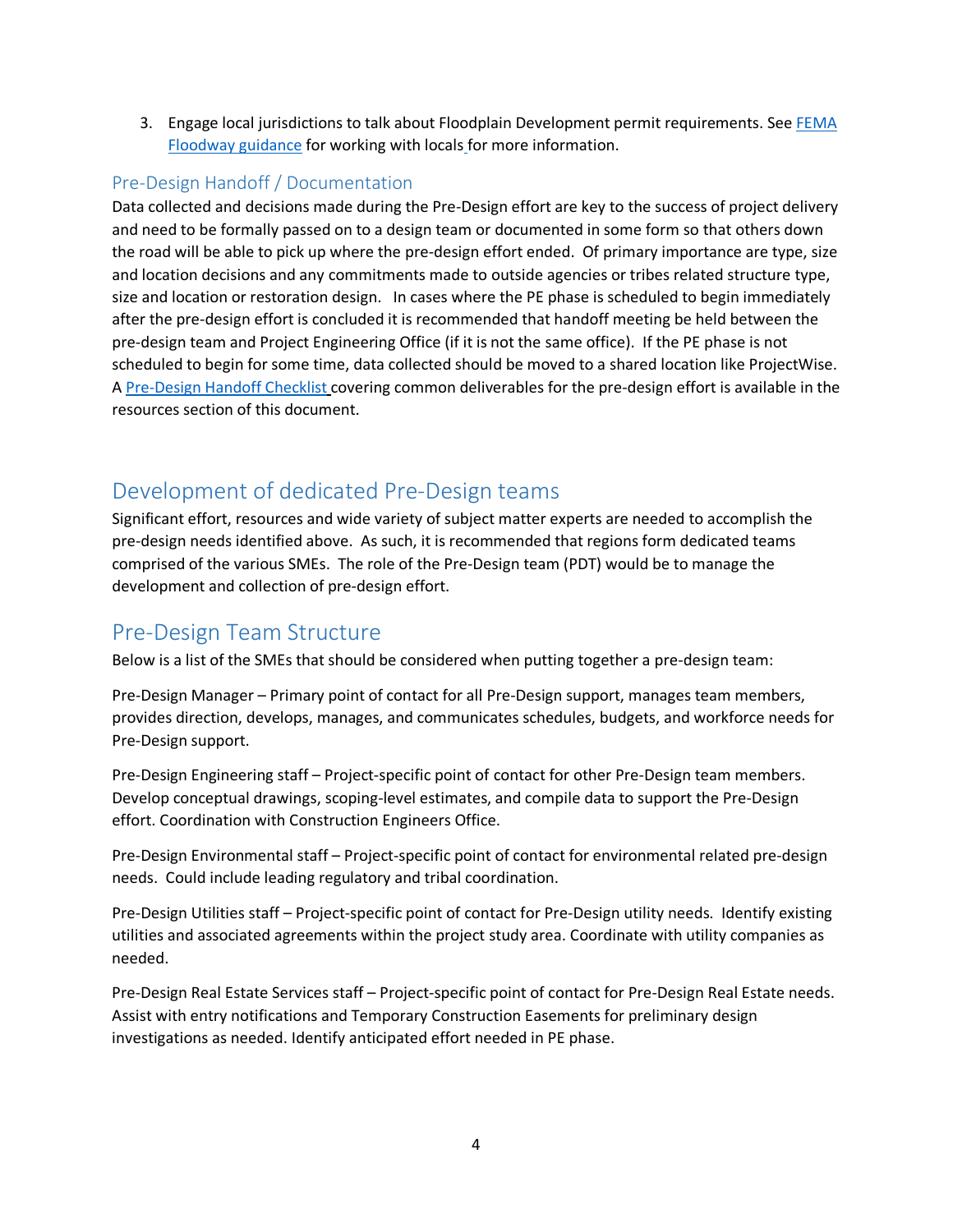Pre-Design Geotechnical staff – Project-specific point of contact for Pre-Design Geotechnical needs. Identify exploration locations, gather existing geotechnical data, author/coordinate geotechnical scoping memo.

Pre-Design Bridge and Structures staff– Project-specific point of contact for Pre-Design structural needs. Provide scoping level cost estimate for structure type selected, develop preliminary structural plans/exhibits.